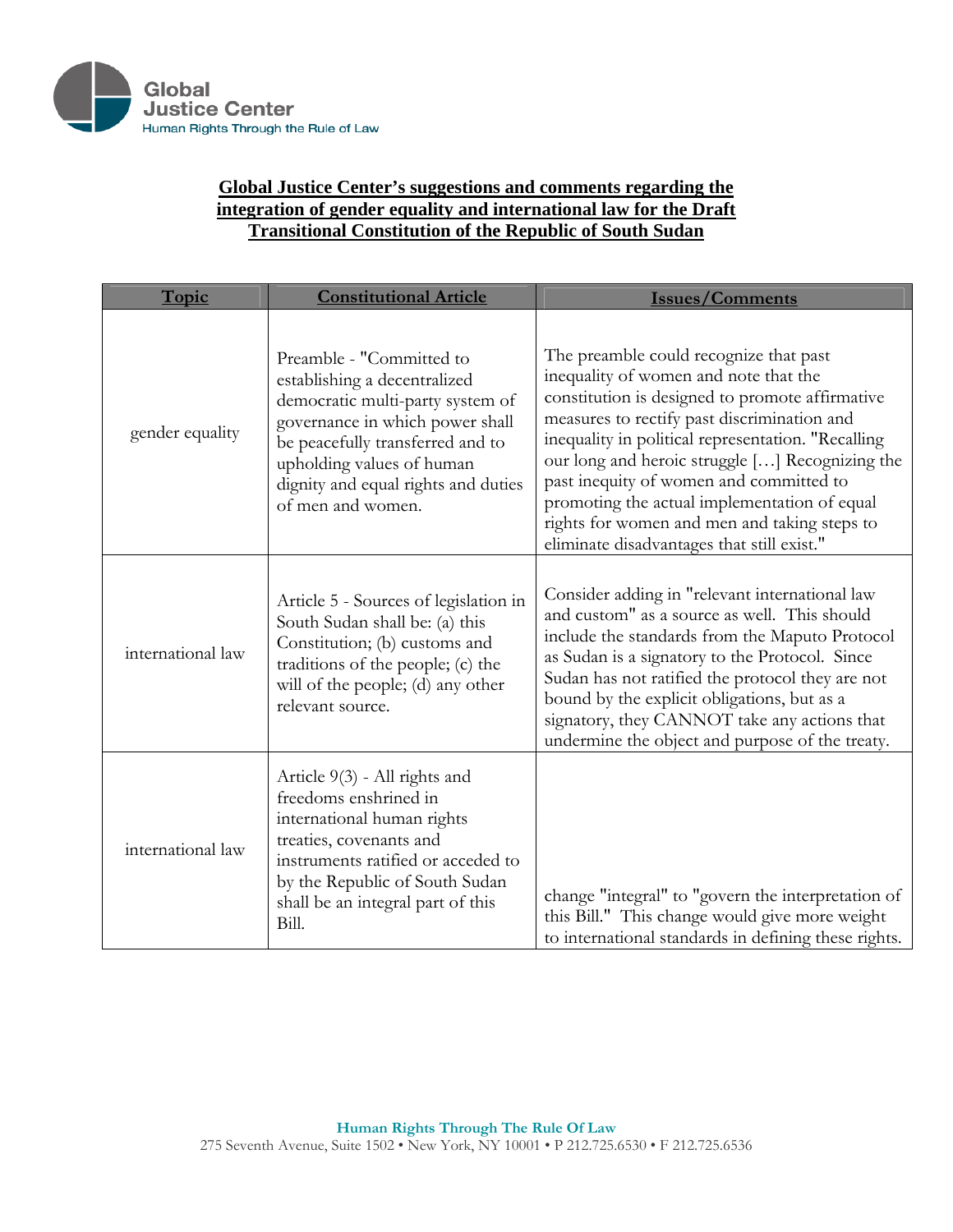| gender equality                     | Article 14 - All persons are equal<br>before the law and are entitled to<br>the equal protection of the law<br>without discrimination as to race,<br>ethnic origin, colour, sex,<br>language, religious creed, political<br>opinion, birth, locality or social<br>status.                                          | Add second paragraph: "Equality includes the full<br>and equal enjoyment of all rights and freedoms.<br>To promote the achievement of equality,<br>legislative and other measures designed to protect<br>or advance persons, or categories of persons,<br>disadvantaged by unfair discrimination may be<br>taken."                                                                                                                                                                                                                                                                                            |
|-------------------------------------|--------------------------------------------------------------------------------------------------------------------------------------------------------------------------------------------------------------------------------------------------------------------------------------------------------------------|---------------------------------------------------------------------------------------------------------------------------------------------------------------------------------------------------------------------------------------------------------------------------------------------------------------------------------------------------------------------------------------------------------------------------------------------------------------------------------------------------------------------------------------------------------------------------------------------------------------|
| prevention of<br>underage marriages | Article 15 - Every person of<br>marriageable age shall have the<br>right to marry a person of the<br>opposite sex and to found a family<br>according to their respective<br>family laws, and no marriage shall<br>be entered into without the free<br>and full consent of the man and<br>woman intending to marry. | Add " No person shall enter marriage under the<br>age of 18 years."                                                                                                                                                                                                                                                                                                                                                                                                                                                                                                                                           |
| gender equality                     | Article 16 (1) - Women shall be<br>accorded full and equal dignity of<br>the person with men.                                                                                                                                                                                                                      | The language of "full and equal dignity" is<br>potentially confusing and should be changed to<br>something simple and clear guaranteeing gender<br>equality - such as "All women and men shall have<br>equal rights."                                                                                                                                                                                                                                                                                                                                                                                         |
| gender equality                     | Article $16(1)$                                                                                                                                                                                                                                                                                                    | Consider adding in a definition of discrimination<br>against women modeled on CEDAW article 1<br>such that Article 16(1) also includes the language<br>that "discrimination against women' shall mean<br>any distinction, exclusion or restriction made on<br>the basis of sex which has the effect or purpose<br>of impairing or nullifying the recognition,<br>enjoyment or exercise by women, irrespective of<br>their marital status, on a basis of equality of men<br>and women, of human rights and fundamental<br>freedoms in the political, economic, social,<br>cultural, civil or any other field." |
| gender equality                     | Article 16 (2) - "Women shall<br>have the right to equal pay for<br>equal work and other related<br>benefits with men."                                                                                                                                                                                            |                                                                                                                                                                                                                                                                                                                                                                                                                                                                                                                                                                                                               |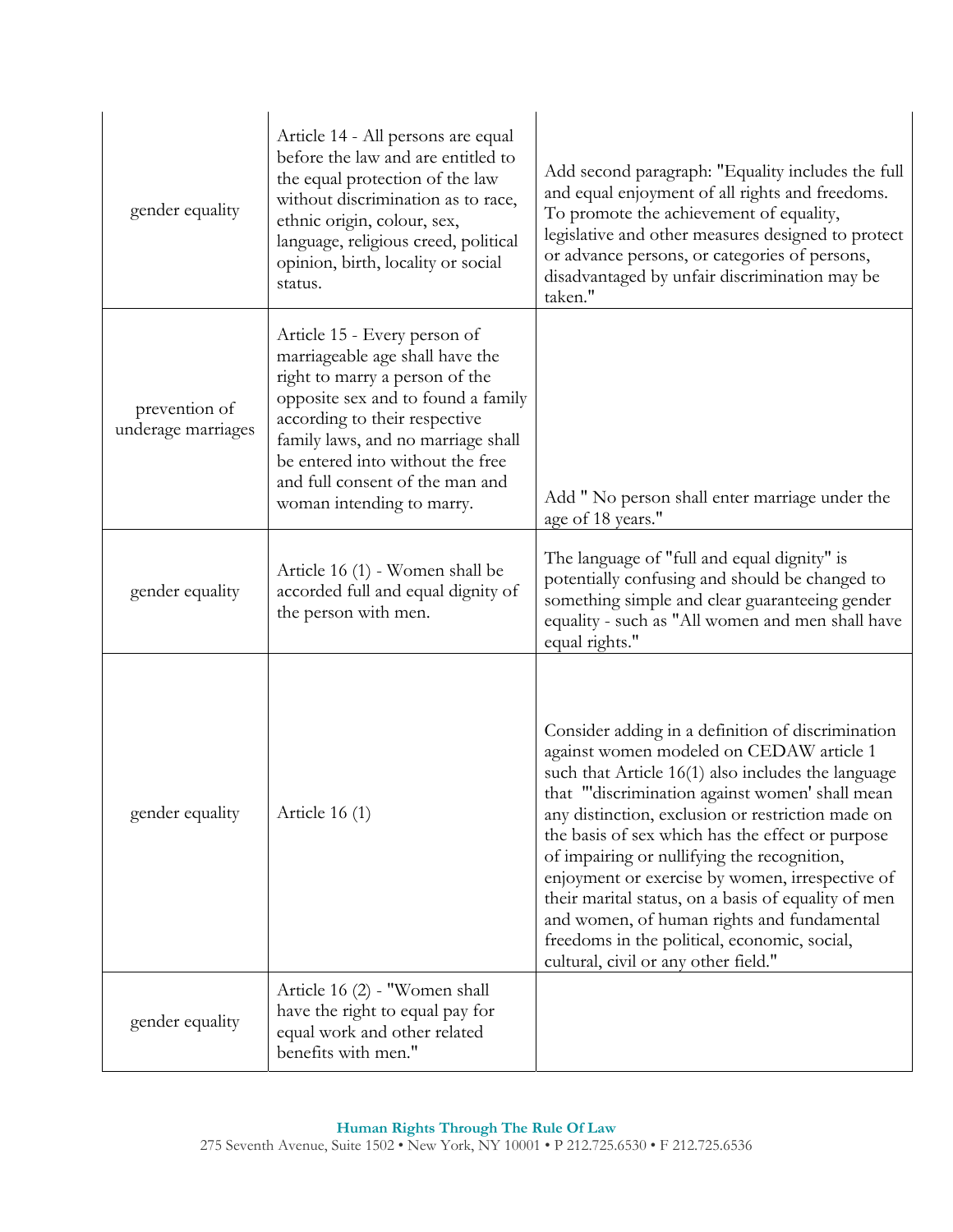| gender equality | Article 16 (3) - "Women has have<br>the right to participate equally in<br>public life."                                                                                                                                                                                                                        |                                                                                                                                                                                                                                                                                                                                                                                                                                                                                                                           |
|-----------------|-----------------------------------------------------------------------------------------------------------------------------------------------------------------------------------------------------------------------------------------------------------------------------------------------------------------|---------------------------------------------------------------------------------------------------------------------------------------------------------------------------------------------------------------------------------------------------------------------------------------------------------------------------------------------------------------------------------------------------------------------------------------------------------------------------------------------------------------------------|
| gender equality | Article 16 (4) - All levels of<br>government shall: (a) promote<br>participation in public life and<br>their representation in the<br>legislative and executive organs by<br>at least twenty-five percept as an<br>affirmative action to redress<br>imbalances created by history,<br>customs, and traditions." | CEDAW General Recommendation #23 on<br>Article 7 (Political and Public life) suggests that<br>the "number" should ideally be at 30-35%.<br>Change the $25%$ to $35%$ .                                                                                                                                                                                                                                                                                                                                                    |
| gender equality | Article $16(4)(b)$ - "enact laws to<br>combat harmful customs and<br>traditions which undermine the<br>dignity and status of women;"                                                                                                                                                                            | Use the Maputo Protocol language on this - it's<br>more comprehensive - "enact laws to modify the<br>social and cultural patterns of conduct of women<br>and men through public education, information,<br>education and communication strategies, with a<br>view to achieving the elimination of harmful<br>cultural and traditional practices and all other<br>practices which are based on the idea of the<br>inferiority or the superiority of either of the<br>sexes, or on stereotyped roles for women and<br>men." |
| gender equality | Article $16(4)(c)$ - "provide"<br>maternity and child care and<br>medical care for pregnant and<br>lactating women."                                                                                                                                                                                            | This could be more inclusive so as to include the<br>medical and health care calibrated against the<br>actual needs of women. "All levels of<br>government shall ensure that government<br>programs are responsive to the specific needs of<br>women, including the provision of maternity and<br>child care and medical care for pregnant and<br>lactating women."                                                                                                                                                       |
| gender equality | Article 16 (5) - "Women shall<br>have the right to own property<br>and share in the estates of their<br>deceased husbands together with<br>any surviving legal heir of the<br>deceased."                                                                                                                        |                                                                                                                                                                                                                                                                                                                                                                                                                                                                                                                           |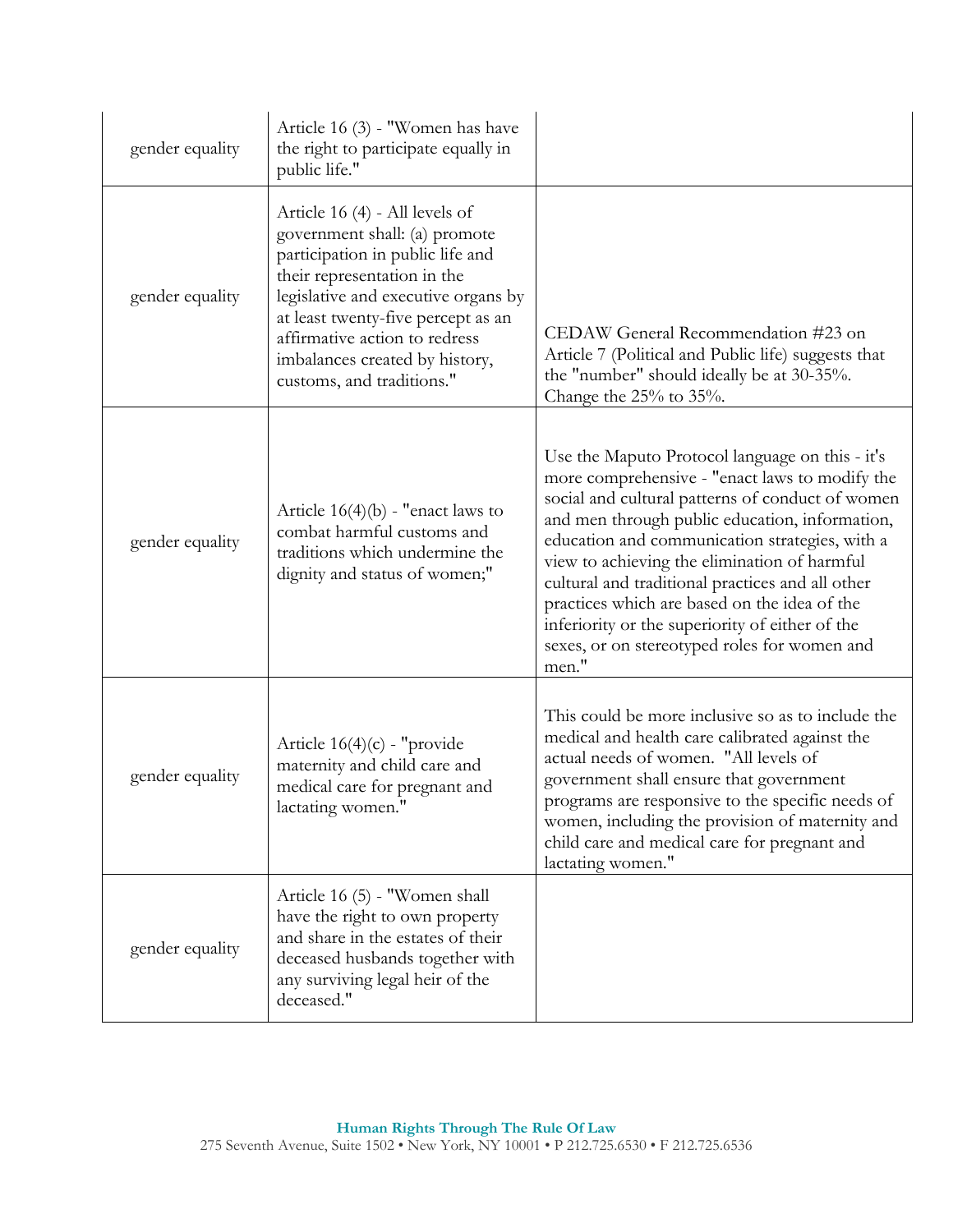| Right to litigation | Article 20 - The right to litigation<br>shall be guaranteed for all persons;<br>no person shall be denied the<br>right to resort to courts of law to<br>redress grievances whether against<br>government or any individual or<br>organization.        | Consider adding the following language "Anyone"<br>listed in this section has the right to approach a<br>competent court, alleging that a right in the Bill<br>of Rights has been infringed or threatened, and<br>the court may grant appropriate relief, including a<br>declaration of rights. The persons who may<br>approach a court are - (a) anyone acting in their<br>own interest; (b) anyone acting on behalf of<br>another person who cannot act in their own<br>name; (c) anyone acting as a member of, or in the<br>interest of, a group or class of persons; (d)<br>anyone acting in the public interest; and e. an<br>association acting in the interest of its members."                                                                                                                                                                                                                                                                                                                                                                                                                                                                                                                                                                                                                                                                                                                                                                                                                                                                                                                                                                             |
|---------------------|-------------------------------------------------------------------------------------------------------------------------------------------------------------------------------------------------------------------------------------------------------|--------------------------------------------------------------------------------------------------------------------------------------------------------------------------------------------------------------------------------------------------------------------------------------------------------------------------------------------------------------------------------------------------------------------------------------------------------------------------------------------------------------------------------------------------------------------------------------------------------------------------------------------------------------------------------------------------------------------------------------------------------------------------------------------------------------------------------------------------------------------------------------------------------------------------------------------------------------------------------------------------------------------------------------------------------------------------------------------------------------------------------------------------------------------------------------------------------------------------------------------------------------------------------------------------------------------------------------------------------------------------------------------------------------------------------------------------------------------------------------------------------------------------------------------------------------------------------------------------------------------------------------------------------------------|
| Public Health Care  | Article 31 - "All levels of<br>government shall promote public<br>health, establish, rehabilitate and<br>develop basic medical and<br>diagnostic institutions and provide<br>free primary health care and<br>emergency services for all<br>citizens." | Consider integrating Article 14 of the Maputo<br>protocol on the right to health into this<br>provision, which reads: "1. States Parties shall<br>ensure that the right to health of women,<br>including sexual and reproductive health is<br>respected and promoted. This includes: a) the<br>right to control their fertility; b) the right to<br>decide whether to have children, the number of<br>children and the spacing of children; c) the right<br>to choose any method of contraception; d) the<br>right to self-protection and to be protected<br>against sexually transmitted infections, including<br>HIV/AIDS; e) the right to be informed on one's<br>health status and on the health status of one's<br>partner, particularly if affected with sexually<br>transmitted infections, including HIV/AIDS, in<br>accordance with internationally recognized<br>standards and best practices; g) the right to have<br>family planning education. 2. States Parties shall<br>take all appropriate measures to: provide<br>adequate, affordable and accessible health<br>services, including information, education and<br>communication programmes to women especially<br>those in rural areas; b) establish and strengthen<br>existing pre-natal, delivery and post-natal health<br>and nutritional services for women during<br>pregnancy and while they are breast-feeding; c)<br>protect the reproductive rights of women by<br>authorizing medical abortion in cases of sexual<br>assault, rape, incest, and where the continued<br>pregnancy endangers the mental and physical<br>health of the mother or the life of the mother or<br>the foetus. |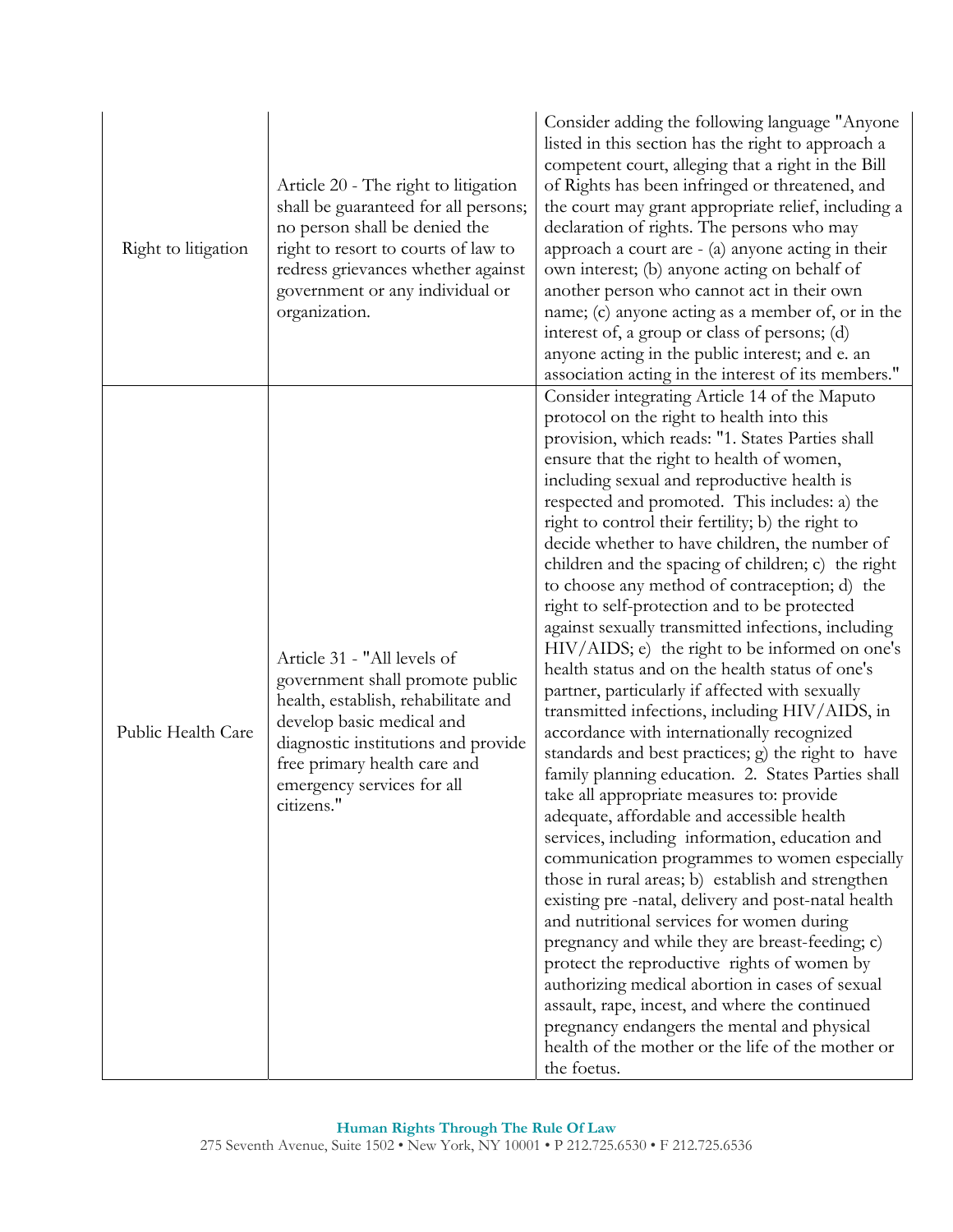|        |                                                                                                                                                                                                                                                    | The safeguarding of "family" as the basis for<br>society as a constitutional principle could be<br>subject to abuse in formulating other laws<br>affecting women, e.g. sexual and reproductive<br>rights, right to education for young girls, social<br>status, employment and labor, etc. Article 16<br>CEDAW: |
|--------|----------------------------------------------------------------------------------------------------------------------------------------------------------------------------------------------------------------------------------------------------|-----------------------------------------------------------------------------------------------------------------------------------------------------------------------------------------------------------------------------------------------------------------------------------------------------------------|
|        |                                                                                                                                                                                                                                                    | 1. States Parties shall take all appropriate<br>measures to eliminate discrimination against<br>women in all matters relating to marriage and<br>family relations and in particular shall ensure, on<br>a basis of equality of men and women:                                                                   |
|        | Article 39 (1) & $(2)$ - Family is the<br>natural and fundamental unit of<br>society and shall be protected by<br>law. All levels of government shall<br>promote the welfare of the family<br>and enact the necessary laws for<br>its protection." | a. the same right to enter into marriage;                                                                                                                                                                                                                                                                       |
|        |                                                                                                                                                                                                                                                    | b. the same right freely to choose a spouse and to<br>enter into marriage only with their free and full<br>consent;                                                                                                                                                                                             |
| Family |                                                                                                                                                                                                                                                    | c. the same rights and responsibilities during<br>marriage and at its dissolution;                                                                                                                                                                                                                              |
|        |                                                                                                                                                                                                                                                    | d. the same rights and responsibilities as parents,<br>irrespective of their marital status, in matters<br>relating to their children; in all cases the interests<br>of the children shall be paramount;                                                                                                        |
|        |                                                                                                                                                                                                                                                    | e. the same rights to decide freely and responsibly<br>on the number and spacing of their children and<br>to have access to the information, education and<br>means to enable them to exercise these rights;                                                                                                    |
|        |                                                                                                                                                                                                                                                    | f. the same rights and responsibilities with regard<br>to guardianship, wardship, trusteeship and<br>adoption of children, or similar institutions where<br>these concepts exist in national legislation; in all<br>cases the interests of the children shall be<br>paramount;                                  |
|        |                                                                                                                                                                                                                                                    | g. the same personal rights as husband and wife,<br>including the right to choose a family name, a<br>profession and an occupation;                                                                                                                                                                             |
|        | h. the same rights for both spouses in respect of<br>the ownership, acquisition, management,                                                                                                                                                       |                                                                                                                                                                                                                                                                                                                 |